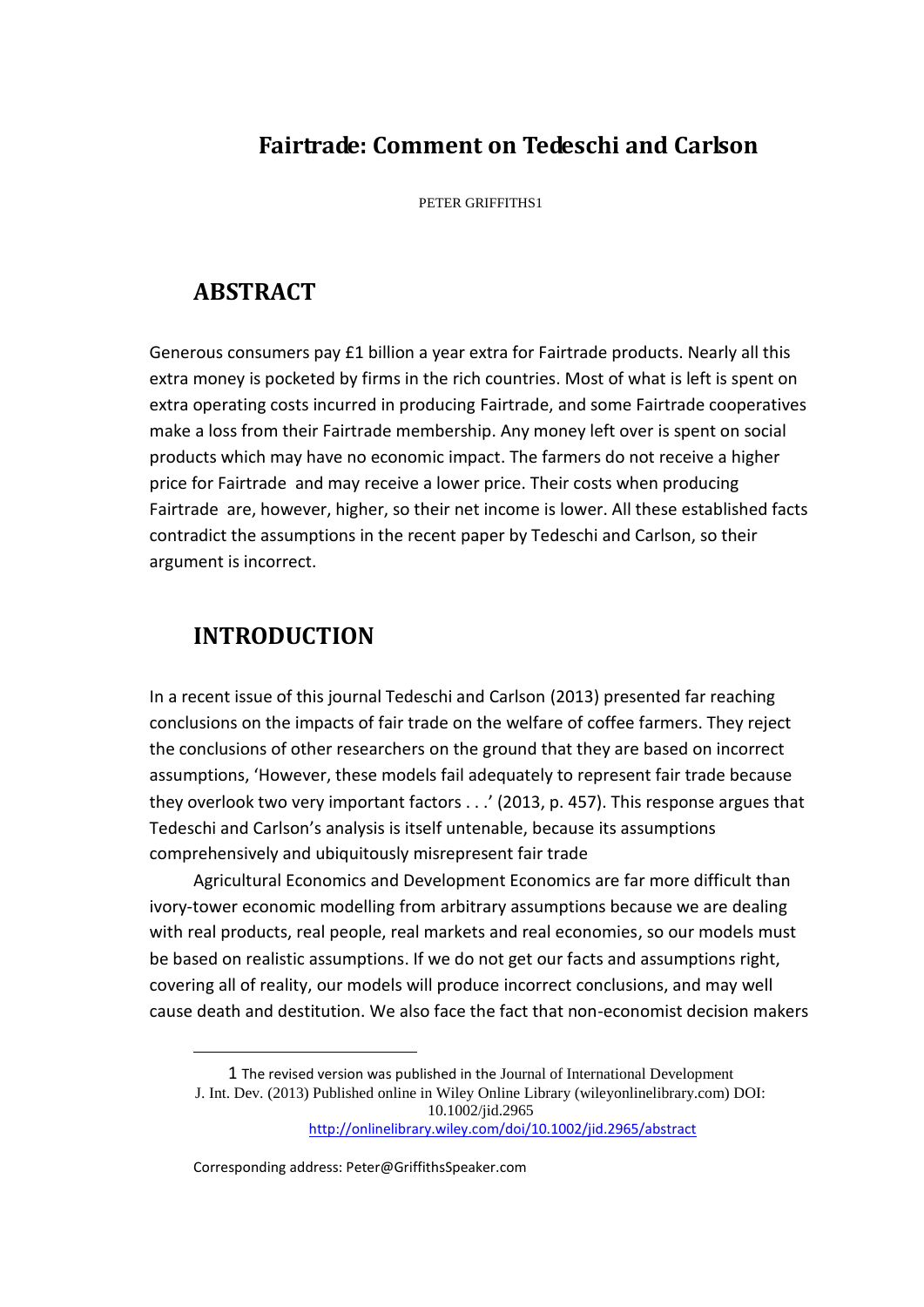and economists with other specialisms may not be in a position to judge our economics, but they will certainly reject our reports if the facts are wrong, so no action is taken, and we are not paid. Inevitably we have to make some simplifying assumptions for any analysis, but we strive to make them assumptions that do not cause major distortions, partly so the reader does not say, 'That is not at all what happens'.

We do not use terms like 'coyote' which are value laden and indicate lack of objectivity. Any commentator's credibility would be suspect if they called the international trading firms 'baa-lambs' or the cooperatives 'hyenas'.

In their paper Tedeschi and Carlson make repeated explicit reference to the detail of one certification scheme, Fairtrade, but state that their conclusions apply to fair trade, though there are many different fair trade systems (Ballet & Carimentrand, 2010). They may be influenced by the fact that Fair Trade USA was a member of Fairtrade until the end of 2011. Accordingly, I use the term Fairtrade and concentrate on this one system.

## **THE TWO MARKETING SYSTEMS**

The marketing channels for coffee with and without Fairtrade are almost identical. In the absence of Fairtrade, farmers sell to a range of primary marketing firms including cooperatives, informal traders, larger traders and buying agents. These may sell to larger firms who arrange export. Importers from rich countries buy the product, and sell it to roasters and packers who sell it to supermarkets, cafes, etc. With Fairtrade, marketing within the producing country must be done through cooperatives.

When Fairtrade is introduced, some of the cooperatives pay inspection and certification fees to become licensed to market coffee as 'Fairtrade Certified'. This requires that all that is produced by farmer members of the Fairtrade primary cooperative must meet the Fairtrade criteria. Coffee may be marketed as Fairtrade when, first, it has been produced by members of these Fairtrade primary cooperatives, and, second, the importer pays the higher, Fairtrade, price: if the extra price is not paid, the coffee must be marketed as non-Fairtrade, usually by the same cooperatives. Farmers who are members of cooperatives (Fairtrade or other) are normally 'expected' to sell all their coffee through these cooperatives, but it is often more profitable for them to sell some coffee through other traders. The secondary and tertiary Fairtrade cooperatives may market non-Fairtrade coffee from all sources as well as Fairtrade. (Fairtrade International, 2011b ; Fairtrade Labelling Organizations International e.V., 2011a; Fairtrade Labelling Organizations International e.V., 2011b)

Both Fairtrade and non-Fairtrade farmers may get credit and inputs from the coffee buying firms, or from a range of other sources, including input suppliers,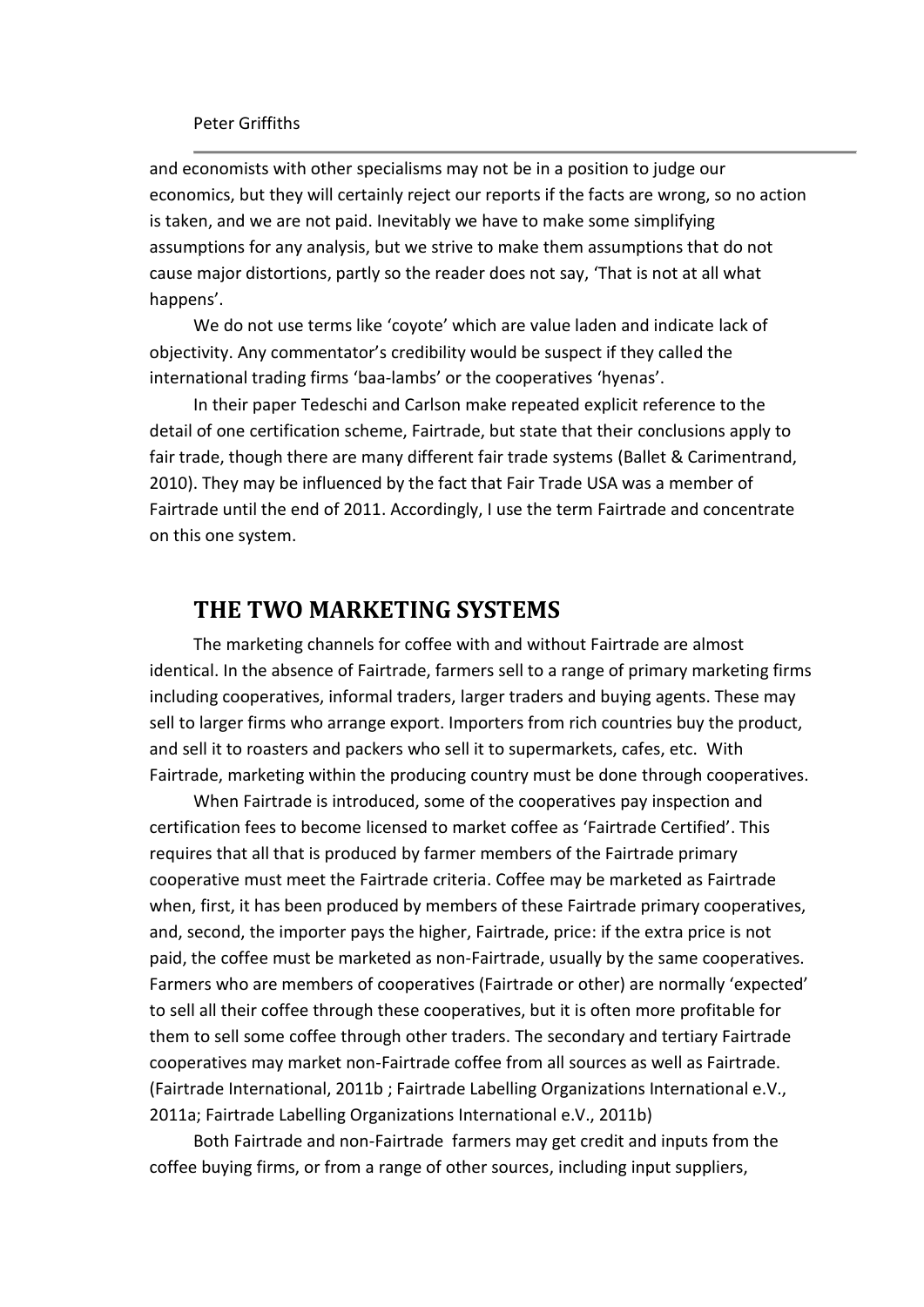moneylenders, banks and families.

Some of the importers pay to be licensed to handle 'Fairtrade Certified' coffee as well as non-Fairtrade. The packers pay a licensing fee to Fairtrade, and the certified coffee may be labelled Fairtrade. (Fairtrade Labelling Organizations International e.V., 2011a).

## **THE WITHOUT-FAIRTRADE MODELS**

Tedeschi and Carlson start by presenting models of the market without Fairtrade. One model assumes perfect competition; the other assumes perfect monopsony, combined with perfect monopoly supply of inputs. These assumptions are so far from any possible reality that they need not be discussed further.

However, it is necessary to discuss one implicit assumption that imposes a very large bias into the analysis. The assumption is that, with Fairtrade, generous consumers pay a higher price for Fairtrade coffee, which goes to Fairtrade farmers, but without Fairtrade this money miraculously ceases to exist. This assumes away a large source of economic welfare to the Third World in the non-Fairtrade situation. It would be reasonable to examine other scenarios. One possibility is that in the absence of Fairtrade the same generous consumers would buy the coffee that offered the best value for money and give the difference to a reputable charity that spent at least 80% of its income in the Third World. Another is that they spend the same money on coffee, buying better quality at a higher price.

In fact, the extra retail price is hundreds of times greater than any extra payment to Fairtrade farmers. The reality is that retailers in the rich countries are free to charge what they like for Fairtrade coffee, and there is a lot of evidence that consumers are willing to pay substantially more for Fairtrade than for other coffee (Niemi, 2009; Trudel & Cotte, 2009; Arnot, Boxall, & Cash, 2006). It is usually impossible to tell how much extra retailers charge, because of the wide range of qualities and brands (particularly own brands) and the universal refusal to sell identical Fairtrade and non-Fairtrade coffee side by side in the rich countries. In a few cases it has been possible to compare. I found for instance a British café chain charging 10p per cup extra for Fairtrade, indicating that less than 1% of the extra price reached the Third World exporter, and that 80 times as much would have reached the Third World if the money went to a normal charity instead (Griffiths, 2012). In Finland it was found that 11.5% of the extra price paid at supermarkets reached the exporting country (Valkila, Haaparanta, & Niemi, 2010, p. 266). In the United States it was 2% (Kilian, Jones, Pratt,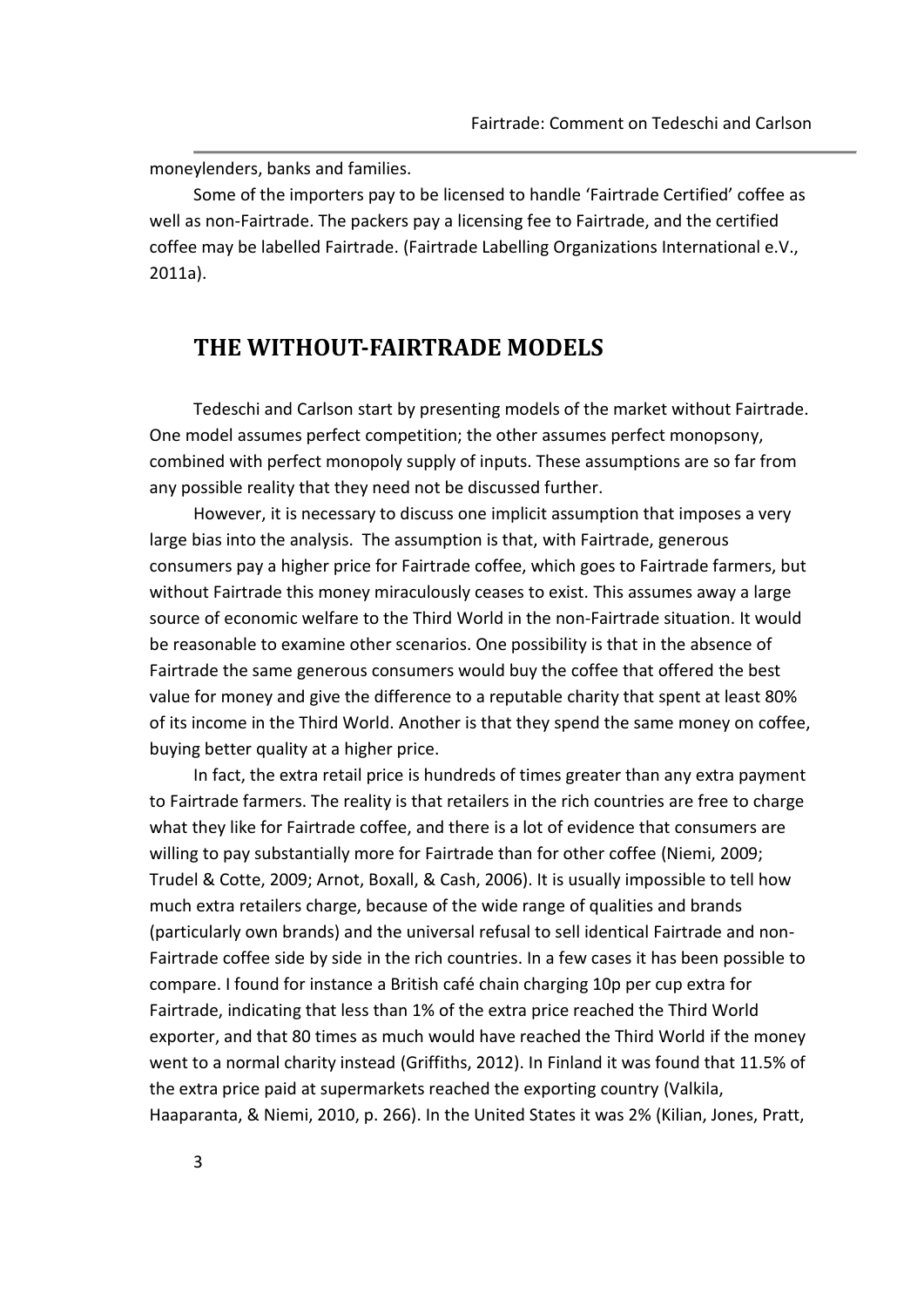& Villalobos, 2006); in the United Kingdom it varied between 1.5% and 18% for one product line (Mendoza & J. Bastiaensen, 2003, p. 38). Mohan (2010, pp. 52-5) cites Potts (2004), Harford (2005), Sellers (2005), and Weber (2007), as making similar points. He adds

'Jacquiau ( 2006 ) is concerned with the question of how much of the money spent on Fair Trade products actually ends up in the pockets of producers in developing countries; it seems that they generally receive only a small fraction of the extra margin consumers pay: perhaps as little as 10 per cent of the additional price paid for Fair Trade coffee trickles down to the producer. Even analysts who are sympathetic to Fair Trade (such as Nicholls and Opal (2005)) estimate that, at the most, only 25 per cent of the additional price a shopper pays for Fair Trade bananas would go to the producers, largely because wholesalers (including producer organisations), traders (importers) and retailers all increase their mark-ups.'

I have not found any evidence that higher proportions reach the Third World, and indeed, fees payable to Fairtrade mean that anything over 60% is impossible. These figures are compatible with the Fairtrade Labelling Organizations International (2010) figures that on average 1.53 percent of the retail price reaches the Third World, 52 million Euros from sales of 3.2 billion.

The word 'producer' can be seriously misleading in this context, suggesting that this is the amount that reaches the farmer. The Fairtrade standards are misleading on this, surprisingly so, since they appear to have been drawn up by lawyers. The Fairtrade standards define the 'producer price' for coffee as being the FOB price, at the exporting port, halfway up the marketing chain, and possibly hundreds of miles from the farmer. In some contexts Fairtrade calls the final exporter, a tertiary cooperative, the 'producer'. In some contexts it is the secondary cooperative, the primary cooperative, or, sometimes, a farmer member of the primary cooperative who is the 'producer' (Fairtrade International, 2011b ; Fairtrade Labelling Organizations International e.V., 2011a).

These analyses ignore the problem of 'kickbacks' and so give an optimistic picture. The normal structure assumed by Fairtrade International is that some farmers ('Fairtrade farmers') belong to certified Fairtrade cooperatives, and sell all their coffee to these cooperatives. All the coffee they produce meets Fairtrade standards and potentially may be sold as Fairtrade. The exporter, usually a secondary or tertiary Fairtrade cooperative, tries to sell this to a Fairtrade certified importer in a rich country who is willing to buy this as 'Fairtrade certified' and is willing to pay the appropriate price, either the minimum price or the going world market price for that quality plus the Fairtrade premium. As the world market for Fairtrade is limited, the cooperatives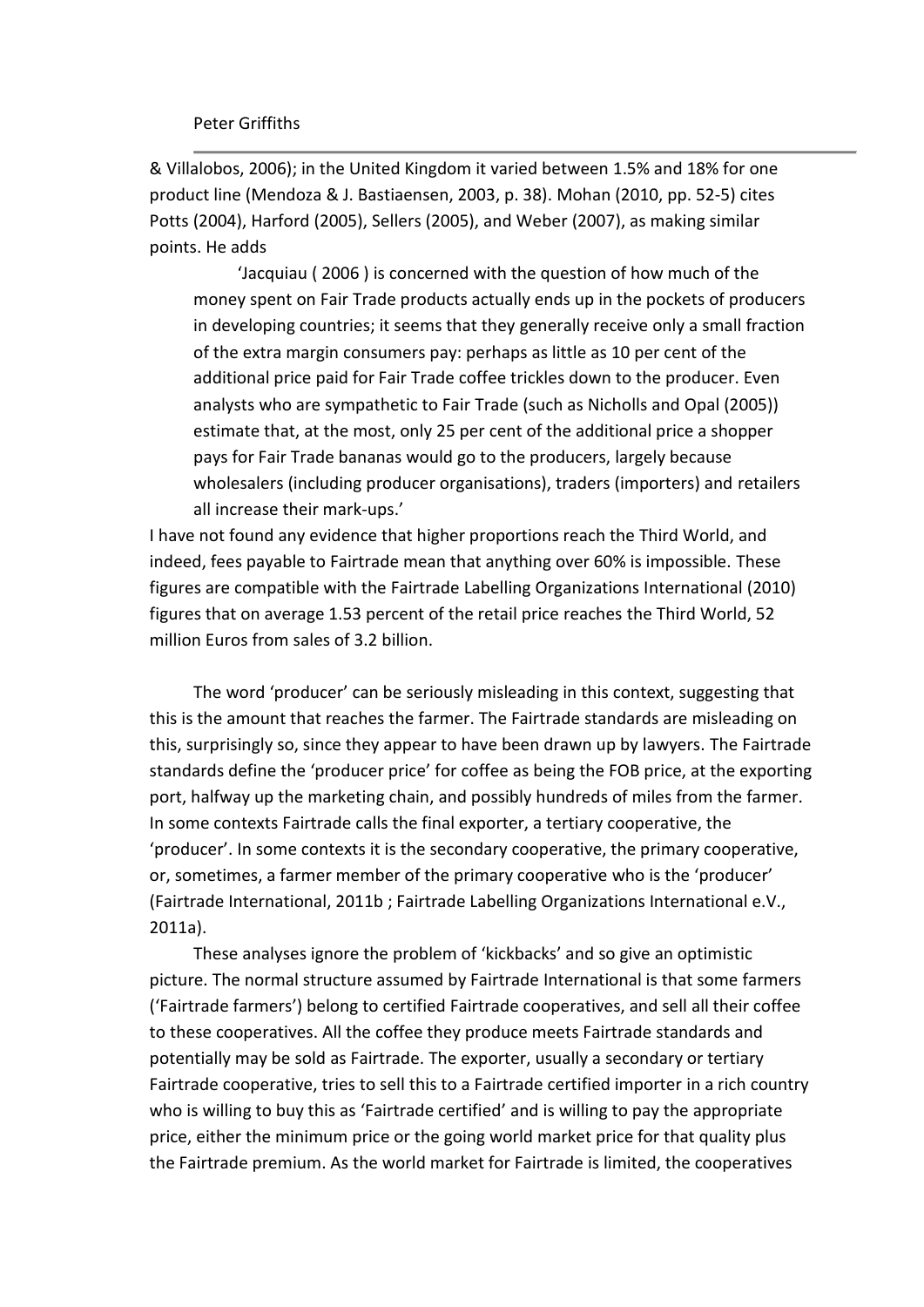can sell only a proportion of their supplies as Fairtrade certified at the enhanced price, and must sell the rest as uncertified coffee at the normal world price. The amount that a given cooperative manages to sell as Fairtrade varies between perhaps 4% and 50%. The Fairtrade cooperatives have to meet the extra costs of Fairtrade on all they sell, whether or not they can sell it at the higher, Fairtrade, price.

An importer is in a position to say, therefore,

'I will buy some of your coffee as Fairtrade, but I will only pay half the premium. If you do not agree, I will buy from someone else, and you will have to sell at the world market price. Since you have spent money on achieving Fairtrade standards, you will lose money on this.'

The cooperative management has little option but to agree. There are reports that importers do this, or, in variants, get their kickback by paying the full Fairtrade price but demanding a higher quality than the price refers to, or by paying the full Fairtrade price but demanding a lower price on their non-Fairtrade purchases. (Raynolds, 2009, p. 1089; Valkila J. , 2009; Valkila, Haaparanta, & Niemi, 2010, p. 264). Other ways of getting kickbacks include refusing to provide the (cheap) credit specified in the Fairtrade contract, delaying payment, or not honouring contracts if the world prices move against them. (Utting, 2009, p. 139; Valkila J. , 2009, pp. 3022-3; Raynolds, 2009, p. 1089), or ignoring the Fairtrade requirement for long term contracts (Reed, 2009, pp. 12,29). Weber (2006) shows the practical problems Fairtrade cooperatives encountered.

De Janvry, McIntosh, & Sadoulet (2010) quantified the kickbacks in a large exporting cooperative which was supplied by 300 cooperatives and other suppliers. They examined the prices paid over a 12 year period for identical qualities of coffee when sold as Fairtrade and when sold as normal coffee. They also took into account the Fairtrade inspection and certification fees. They found, 'These estimated Fair Trade premiums are around 10¢/lb below the value expected from the FLO formula due to the fact that the quality of the coffee sold as Fair Trade is higher than the coffee that sells at the NYC price'. As the Fairtrade premium was 5c, then 10c, per pound in this period they lost money from Fairtrade. De Janvry, McIntosh, & Sadoulet concluded that the cooperatives continued with Fairtrade in the belief that if the world price collapsed catastrophically, the minimum price would give sufficient security to justify the loss in other years. This was in spite of the fact that the kickback was higher when there was a minimum price, and Fairtrade sales fell then – because the difference between Fairtrade and non-Fairtrade prices was much higher. De Janvry, McIntosh, & Sadoulet appear to believe that the importers were acting within the terms of the contract, though Fairtrade standards are explicit that the premium is over the price *for that*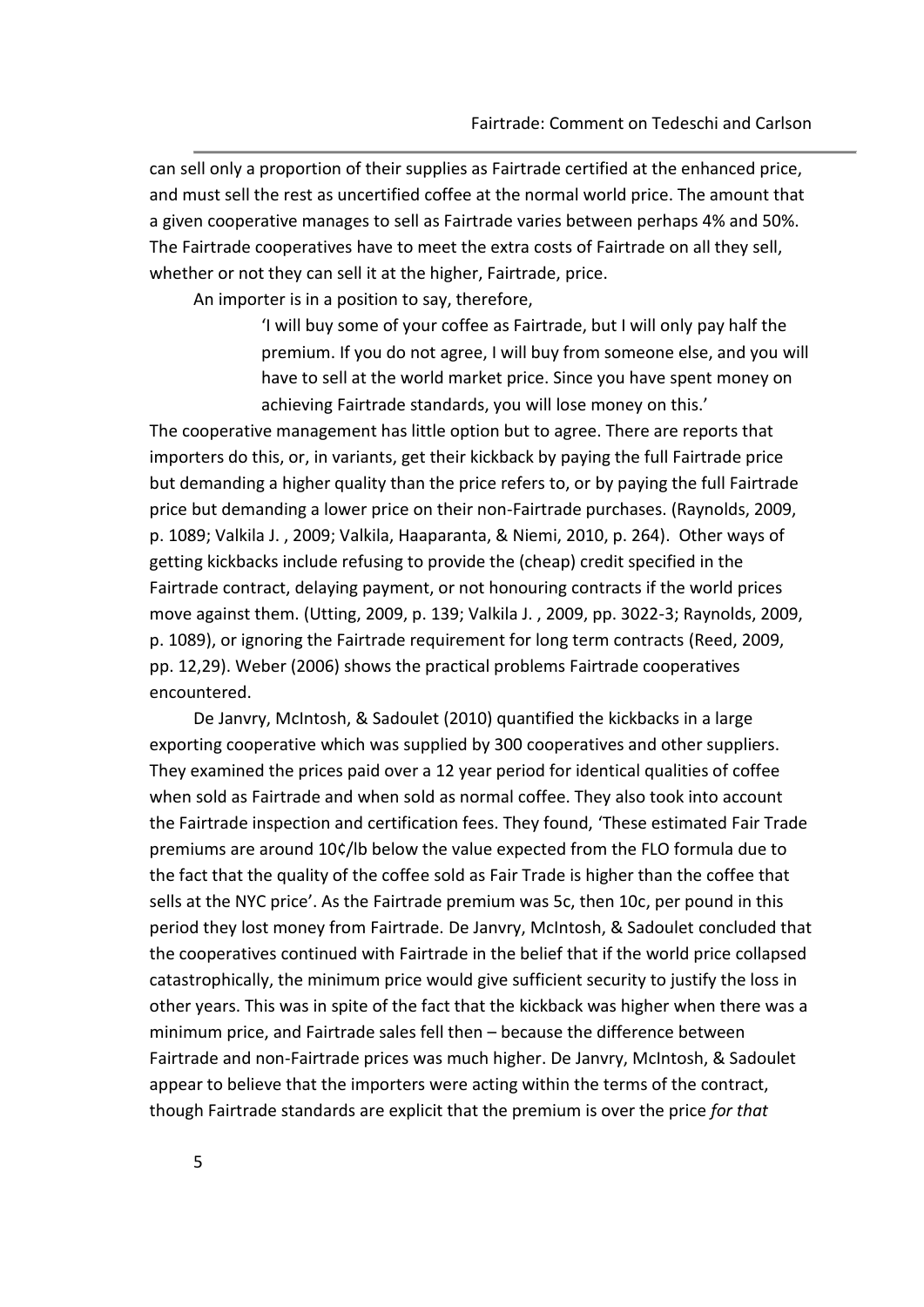*quality,* not for a standard, lower, quality*.* (Fairtrade Labelling Organizations International e.V., 2011b; Fairtrade Labelling Organizations International e.V., 2011b; Fairtrade Labelling Organizations International e.V., 2011a). Fairtrade did not act to stop this extortion, though they audited the cooperative over the twelve years.

Even if the trading firms did not demand kickbacks, it is probable that their buyers would. Firms do face the perennial problem of their buyers taking a cut of their purchases, and the temptation is particularly great when there is an element of subsidy – for instance farmers generally have to pay a bribe to get subsidized credit, bringing the real interest rate up to the market rate.

It will be shown below that much of the money that does hit the Third World exporter in spite of these leakages, under Fairtrade, does not reach the community, much less the farmer.

Tedeschi and Carlson's implicit assumption that this money magically disappears, means that it overstates the relative benefits to Fairtrade farmers, possibly by a factor of hundreds.

## **THE WITH-FAIRTRADE MODEL**

Tedeschi and Carlson assume that with Fairtrade,

'The farmer now potentially faces two markets for borrowing and for coffee. In the fair trade market, we assume that the farmer contracts to deliver a quantity of coffee (QFT) to a fair trade buyer at the fair trade price (PFT). The fair trade quantity is contracted in advance of the growing season. . .The fair trade price is really a price floor—equal to the FLO minimum price if the world price is lower than the FLO minimum or the market price for coffee otherwise. There is also the perpound social premium paid on all coffee sold through fair trade channels. Finally, the farmer can again borrow at market interest rates, because pre-financing is offered by the fair trade buyer. . . As all borrowing is done through the fair trade channel. . . The coyote acts as a monopsonist on the portion of the farmer's crop not contracted for purchase by the fair trade buyer. . .' (Tedeschi & Carlson, 2013, pp. 463, 464).

Again, these assumptions bear no relation to reality, or to the situation described in the papers they cite, and again explicit and implicit assumptions introduce major biases in favour of Fairtrade.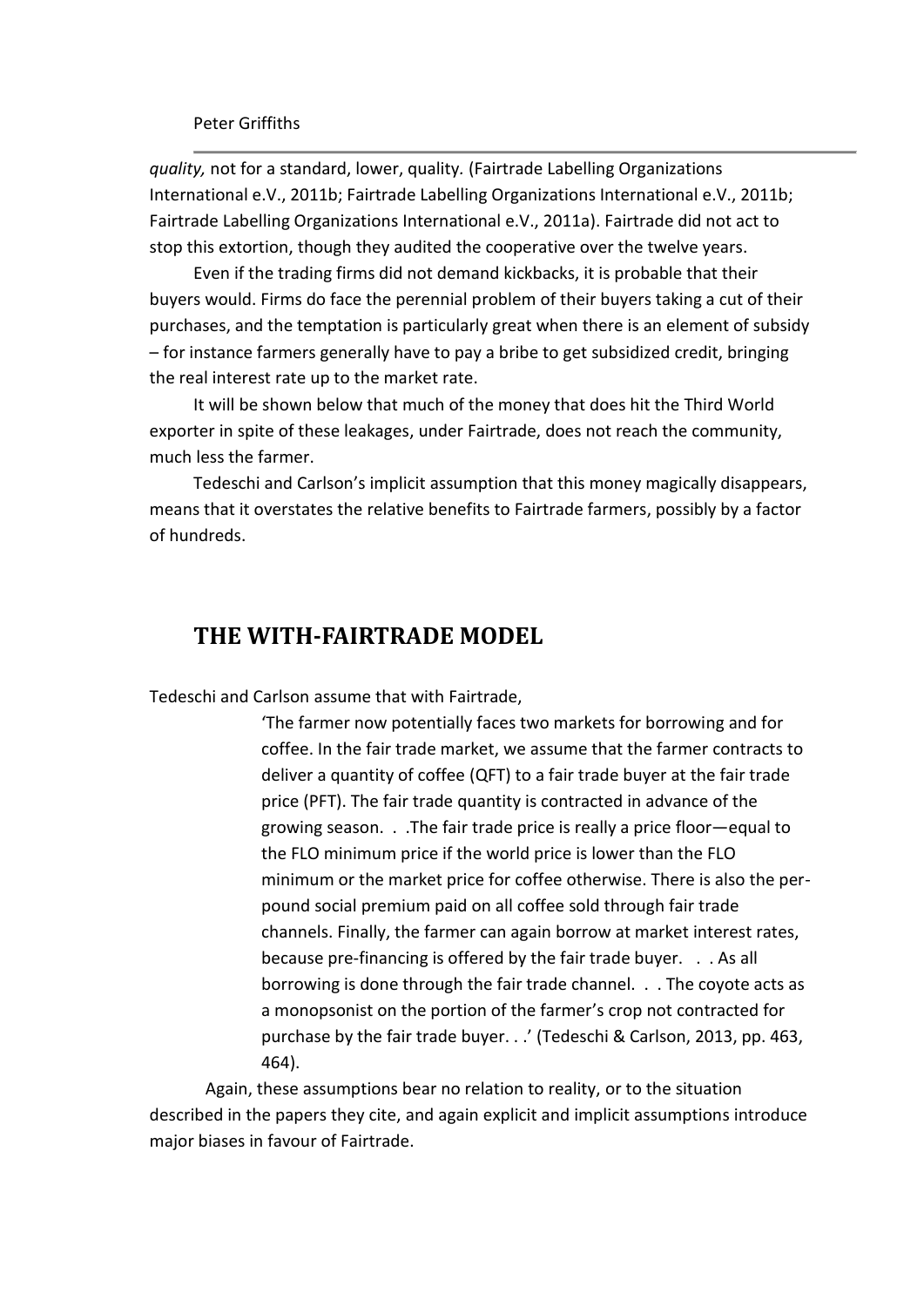## **Who receives the money?**

Tedeschi and Carlson assume explicitly that the minimum price and Fairtrade premium are paid to farmers. (2013, pp. 463, 464). This is false, as is shown in the papers they cite. Fairtrade International states a model where farmers sell to a primary cooperative, which then sells to a secondary cooperative, which then sells to a tertiary cooperative which exports the coffee (Fairtrade Labelling Organizations International e.V., 2011b; Fairtrade Labelling Organizations International e.V., 2011a; Fairtrade International, 2011a; Fairtrade International, 2011c ) . It calls the farmers and the three levels of marketing firms 'producers', creating a confusion which is convenient for advertising, but which confuses both consumers and researchers. In fact, Fairtrade specifies very clearly that the payments are not made to the farmers but are a FOB price paid to the final exporter at the exporting port (Fairtrade International, 2011b ; Fairtrade Labelling Organizations International e.V., 2011a). As the final exporter is halfway up the marketing chain, Tedeschi and Carlson's assumptions are false and produce grossly misleading results.

It cannot be argued that the payment is in fact made to farmers on the grounds that the farmers nominally own the primary cooperatives, which nominally own the secondary cooperatives, which nominally own the tertiary, exporting, cooperative. I buy my groceries from a major cooperative retail chain and I am a member of the cooperative. This does not imply in any sense that I pay the wholesale price or farm gate price that the cooperative pays: in fact I pay a rather higher price than I would at the superstores of the other large retail chains.

The primary, secondary and tertiary marketing cooperatives may spend any extra money they receive from Fairtrade membership on

- 1. The costs of certifying themselves as 'Fairtrade' (FLO-CERT Gmbh, 2011)
- 2. The costs of annual inspections by FLO-Cert, a for-profit organization wholly owned by Fairtrade, to ensure that they are meeting Fairtrade standards, (FLO-CERT Gmbh, 2011)
- 3. The costs to the organization of meeting these Fairtrade standards, which include the substantial costs of appearing 'democratic'
- 4. Other costs arising from the fact that Fairtrade demands that they should be cooperatives. It is commonly observed that cooperatives of small farmers, possibly illiterate, are likely to be corrupt and inefficient, and that this is particularly likely to be so when the cooperatives have political objectives. It may be necessary to fund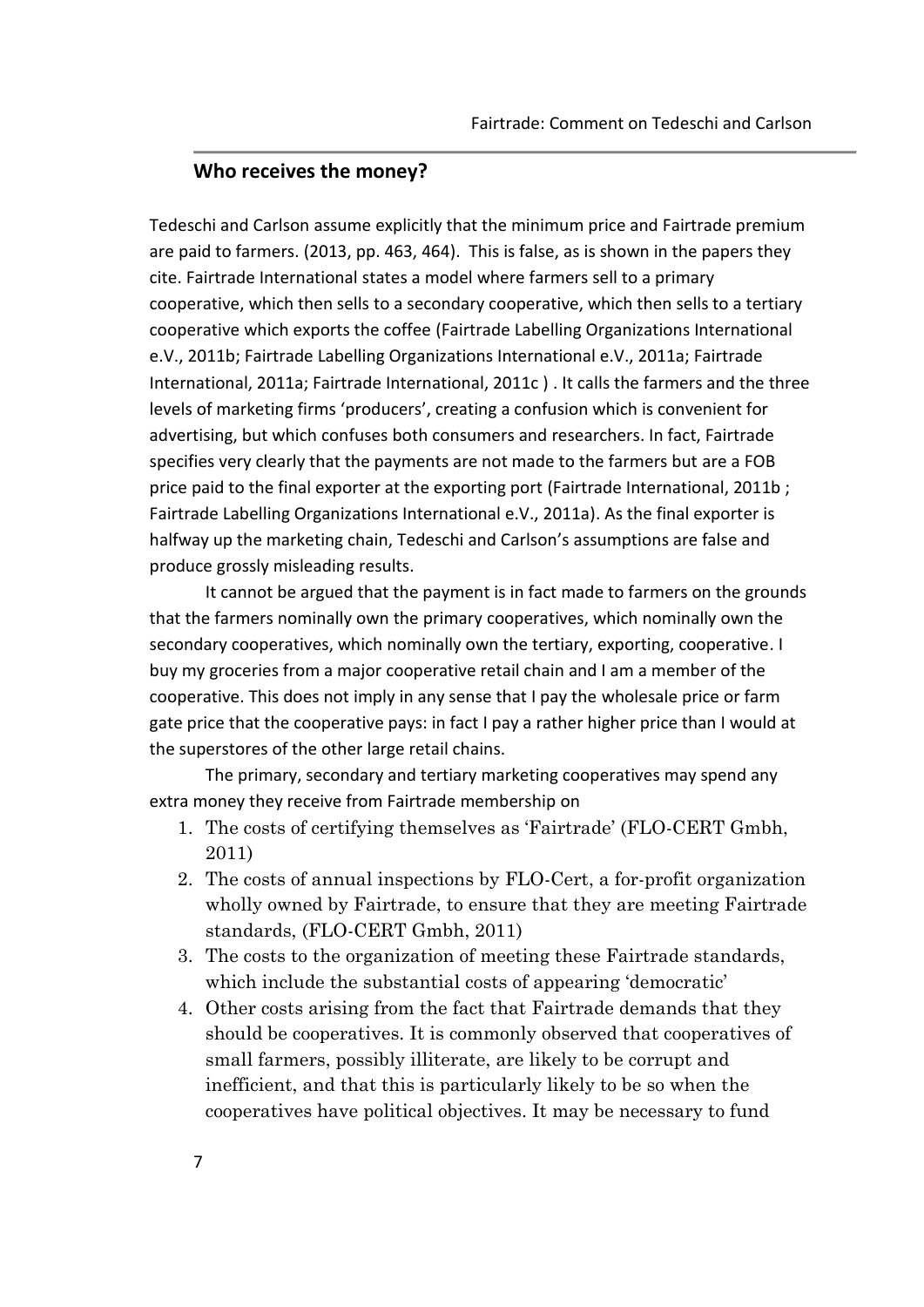these costs from any additional Fairtrade payment if the cooperative is to pay the farmers as much as the independent traders do; otherwise the farmers can, and do, stop supplying the cooperative. These problems arise with Fairtrade cooperatives (Utting, 2009, p. 240; Jones & Bayley, 2000; Mendoza & J. Bastiaensen, 2003; Berndt, 2007; Mendoza R. N.-U., 2002; Weber J. , 2006)

- 5. The extra marketing costs in selling Fairtrade. Weber shows that these may be difficult to cover, '. . . after six years Oro Verde can cover only 70 percent of its [additional] costs with its current income stream' and the cooperative needs an annual export volume of more than double its current volume to sustain the management team (2006) indicating that they are losing money from Fairtrade membership.
- 6. Investment.

These costs apply to everything handled by the three levels of Fairtrade cooperative, and to all their operations, not just the proportion of their turnover sold as Fairtrade. The world market is not big enough to take all the Fairtrade coffee produced, so cooperatives are able to sell, on average, perhaps 25% to 33% of their turnover at the higher Fairtrade price, with some selling as little as 4% and a few selling more than 40%. However, the rest of their throughput has to meet Fairtrade standards even if it is sold at the world commodity prices. This means that the costs are incurred on all production, and have to be recovered on only a small proportion, so cooperatives may make a loss on their Fairtrade membership. (Mohan S. , 2010; Kilian, Jones, Pratt, & Villalobos, 2006; Berndt, 2007; Berndt, 2007; Kilian, Jones, Pratt, & Villalobos, 2006; Renard, 2005; Bacon, 2005). This is made clear in papers cited by Tedeschi and Carlson.

The Fairtrade system requires that any of the extra Fairtrade price remaining is spent on 'social projects' for community development, such as schools, clinics, women's groups or baseball pitches. It is extremely difficult to quantify any economic benefit from these: researchers tend to measure them in terms of self-esteem, etc. (Griffiths, 2012). The projects are not, in any sense, low-cost: high-payoff. Fairtrade does not envisage that there is any money left over to give to farmers in the form of increased prices, though in some instances cooperatives do juggle the rules to do so, particularly in times of very low world prices, when minimum prices are in operation.

This means that any residual, after costs and leakages have been subtracted from the extra Fairtrade price, is in no sense an extra price to farmers. If the cooperative works according to the cooperative ideal, each member benefits equally: there can be no suggestion that the benefits are related to level or quality of production by the individual. This is also ruled out if cliques take over management, as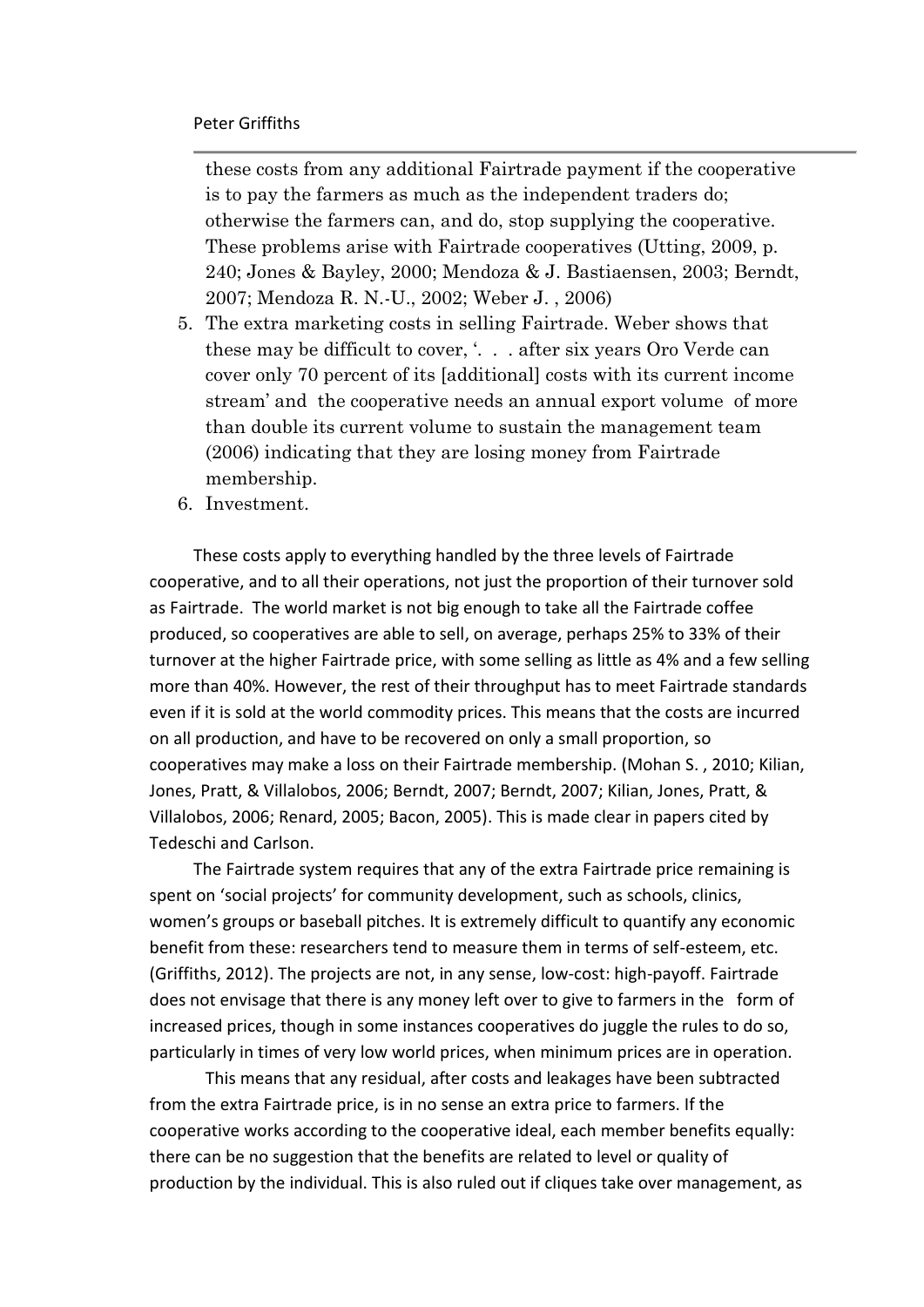is often the case with cooperatives. That is to say these benefits, if they exist, cannot possibly be incorporated in the equations used by Tedeschi and Carlson.

This structure means that, particularly where the cooperatives are able to sell only a small proportion of their throughput as Fairtrade, the farmers get a lower price for their coffee under Fairtrade. Where the cooperatives do very well, some money is available for social projects, but the farmers do not get any higher price. There is in fact no evidence to show that Fairtrade farmers get higher prices for the same quality coffee. There are many anecdotes to show non-Fairtrade farmers getting higher prices and others showing them getting lower prices. Few make any attempt to deal with the well known problems of collecting and analysing agricultural prices described by Bowbrick (1988) for instance. The problems that arise with Fairtrade coffee are particularly difficult (Griffiths, 2012).2

## **Cooperatives sell Fairtrade and Non-Fairtrade**

Tedeschi and Carlson assume that farmers everything that will eventually be sold as Fairtrade to Fairtrade buyers and everything else to the independent traders they call 'coyotes' - an assumption which has far reaching implications on price, credit, market structure, and farmers' production costs, an assumption which is also false. They say,

> 'In this section, we continue to assume that markets are not perfectly competitive but that the coyote now faces competition from fair trade in both his or her lending and coffee purchase activities. The farmer now potentially faces two markets for borrowing and for coffee.' (Tedeschi & Carlson, 2013, p. 463).

They assume that cooperatives and private traders are somehow performing different functions and that things suddenly change with Fairtrade.

 $\overline{a}$ 

<sup>2</sup> See also Weber ( (2011) for the difficulties he encountered in trying to find how much more farmers were paid for coffee that is both Fair Trade and organic. He is unable to allow for labour costs and some other problems identified. See also the difficulties that had to be overcome by de Janvry, A., McIntosh, C., & Sadoulet, E. (de Janvry, McIntosh, & Sadoulet, 2010, p. 16)

<sup>&#</sup>x27;Measuring the correct effective FT premium requires that we know what price each lot of FT coffee *would have received* had it been sold on the traditional market. Because quality (in the absence of a quality dependent price) contains some unobservable component, and given that we have shown that the decision to certify as FT is driven precisely by a quality known to producers but not to the econometrician, any simple measure of the effective premium is likely to suffer from omitted variables bias.'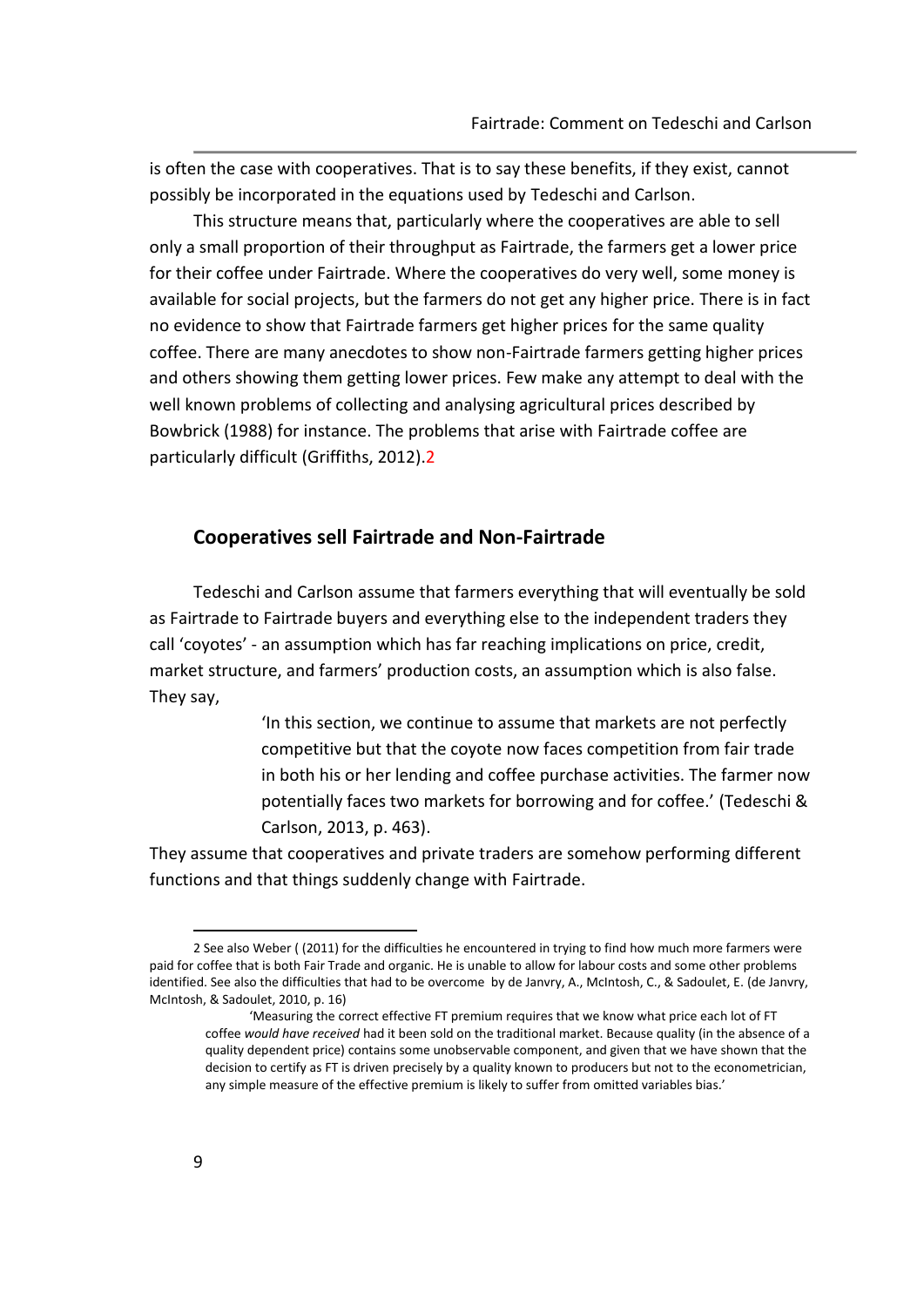'Fair trade provides increased competition for the coyote, causing him or her to change his or her behaviour when fair trade is present. Figure 2 shows how this competition drives up the price that the coyote must pay to the farmer for his or her coffee' (Tedeschi & Carlson, 2013, pp. 465-466).

I have not come across any such suggestion in the literature: on the contrary the descriptions are of the perfectly normal situation where cooperative members are expected to sell all their production to the cooperative. It is the same firms performing the same functions, with a subsidy to some firms. There is the normal situation that the members are tempted to sell to other traders when they pay a higher price, but if a large number of members do so, the cooperative goes bankrupt. Fairtrade cooperatives normally try to buy all their members' production then try to sell as much of it as possible as 'Fairtrade Certified' at the higher price. Some small deviations are described, when, for instance, qualities rejected by the cooperatives are sold to other traders. I have not come across any description of a situation where the farmers sell only that part of their output which will eventually be sold as Fairtrade to the Fairtrade cooperative, nor have I seen any hint of a system that would make this possible. And Tedeschi and Carlson do not give any evidence of it happening.

That is to say Tedeschi and Carlson have assumed a situation which has major implications on the cost curves of Fairtrade cooperatives and other traders, and on the price packages that are possible.

### **Credit**

Tedeschi and Carlson's assumptions that (a) Fairtrade gives the cooperatives credit which enables them to provide input credit to farmers (b) normal traders provide credit at a lower price but recover their money by paying a lower price for the end product and (c) farmers base their input use on the nominal interest rate, are critical to their analysis. They also assume that traders have a monopoly/monopsony relationship with members of Fairtrade cooperatives for that part of their production which is not eventually sold as Fairtrade, and that no alternative sources of credit are available

### **Pre-Finance**

The first assumption, that Fairtrade makes the importers give the cooperatives credit which enables them to provide seasonal input credit to farmers, is false: Fairtrade importers should provide short term marketing credit for a small part of the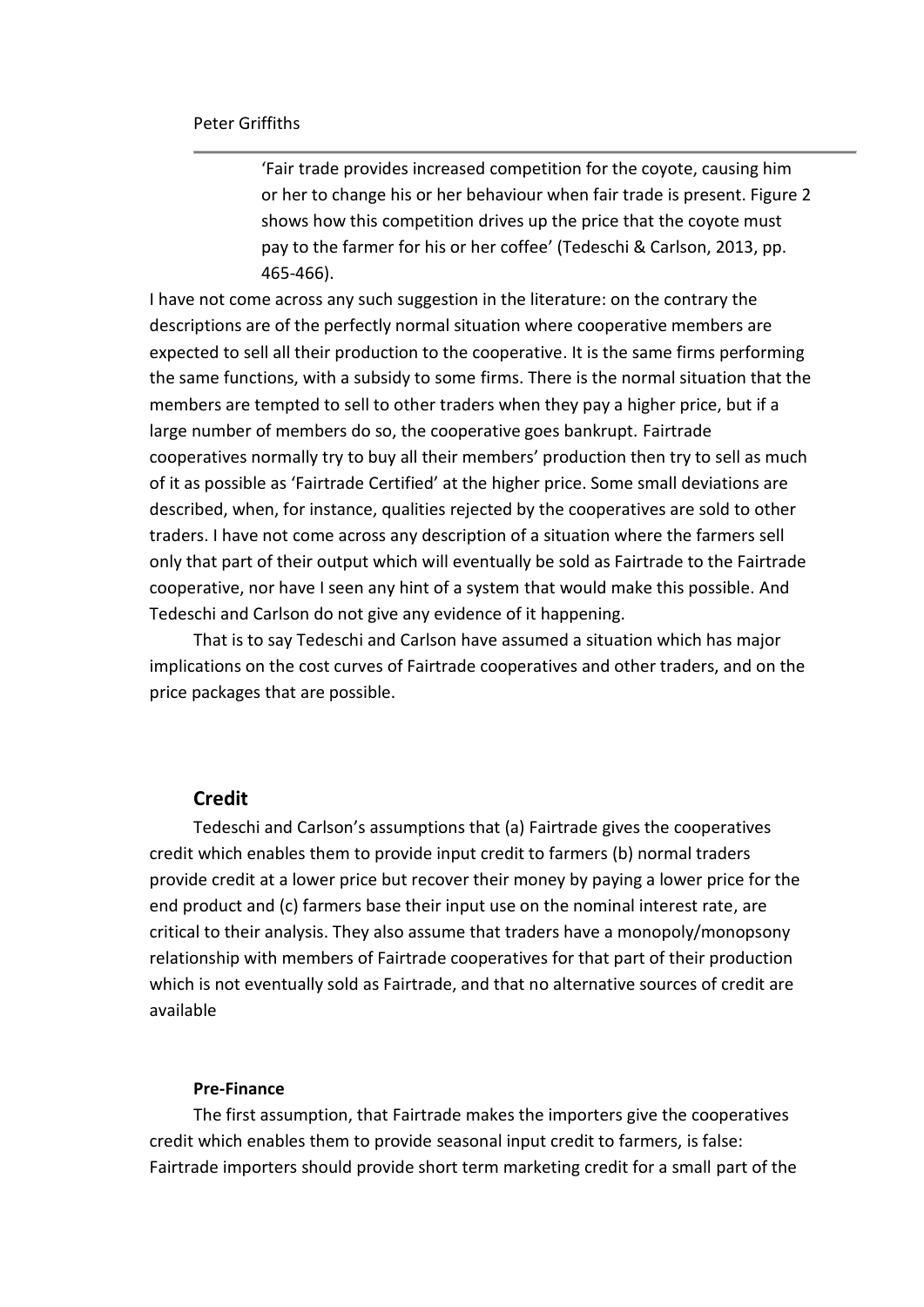crop, that part which has been sold as Fairtrade, but only if asked. Fairtrade requires that

'Pre-finance should be provided as soon as possible after signature of contract ….Where pre-financing is requested and unless otherwise stated in the product standards, Fairtrade payers must provide pre-finance up to 60% of the contract value. … (Fairtrade Labelling Organizations International e.V., 2011a, pp. 13, 14). 'The pre-finance must be made available at least eight weeks prior to shipment.' (Fairtrade International, 2011b , p. 6) 'For most products the timeframe is six weeks before shipment.' (Fairtrade International, 2011c , p. 13).

That is to say the pre-finance is available to the tertiary, exporting, Fairtrade cooperatives to help them cover the substantial costs of assembling, processing, packing, marketing and shipping the coffee, without borrowing elsewhere (particularly from the farmer by means of late payment). If they have a sufficiently good cash flow from other business, it may enable them to pay farmers on delivery – this is important as cooperatives face the serious problem of their members preferring to sell their crop to normal traders who pay cash and who pay higher prices from time to time.

There is evidence of importers refusing to give the pre-financing or charging ridiculously high interest rates for it. (Utting, 2009, p. 139; Valkila J. , 2009, pp. 3022-3; Raynolds, 2009, p. 1089). This is one way of getting kickbacks.

It should not be thought that pre-finance is restricted to Fairtrade. It is good business to protect one's supplies by long term agreements with suppliers, credit schemes etc. Mohan (2010) provides a substantial section on the various credit systems, price stabilization systems, long term contract agreements, and to the payments over the 'market price' that non-Fairtrade coffee trading firms do in fact offer. See also Mohan (2007) Mohan and J. Love (2004), Mohan and Russell (2008), Mohan ( (2005).

#### **Cheaper credit?**

'Finally, the farmer can again borrow at market interest rates, because prefinancing is offered by the fair trade buyer.' (Tedeschi & Carlson, 2013, p. 463) The second assumption, that private traders offer cheaper credit, is based on just two studies, and ignores the widely held belief, supported by many studies, that traders typically do the opposite, paying a high headline price for the product, but charging a very high hidden interest rate to reduce the real price, and that this often leads to indebtedness. That is to say Tedeschi and Carlson's conclusions are derived from an arbitrary assumption which is contrary to the general belief.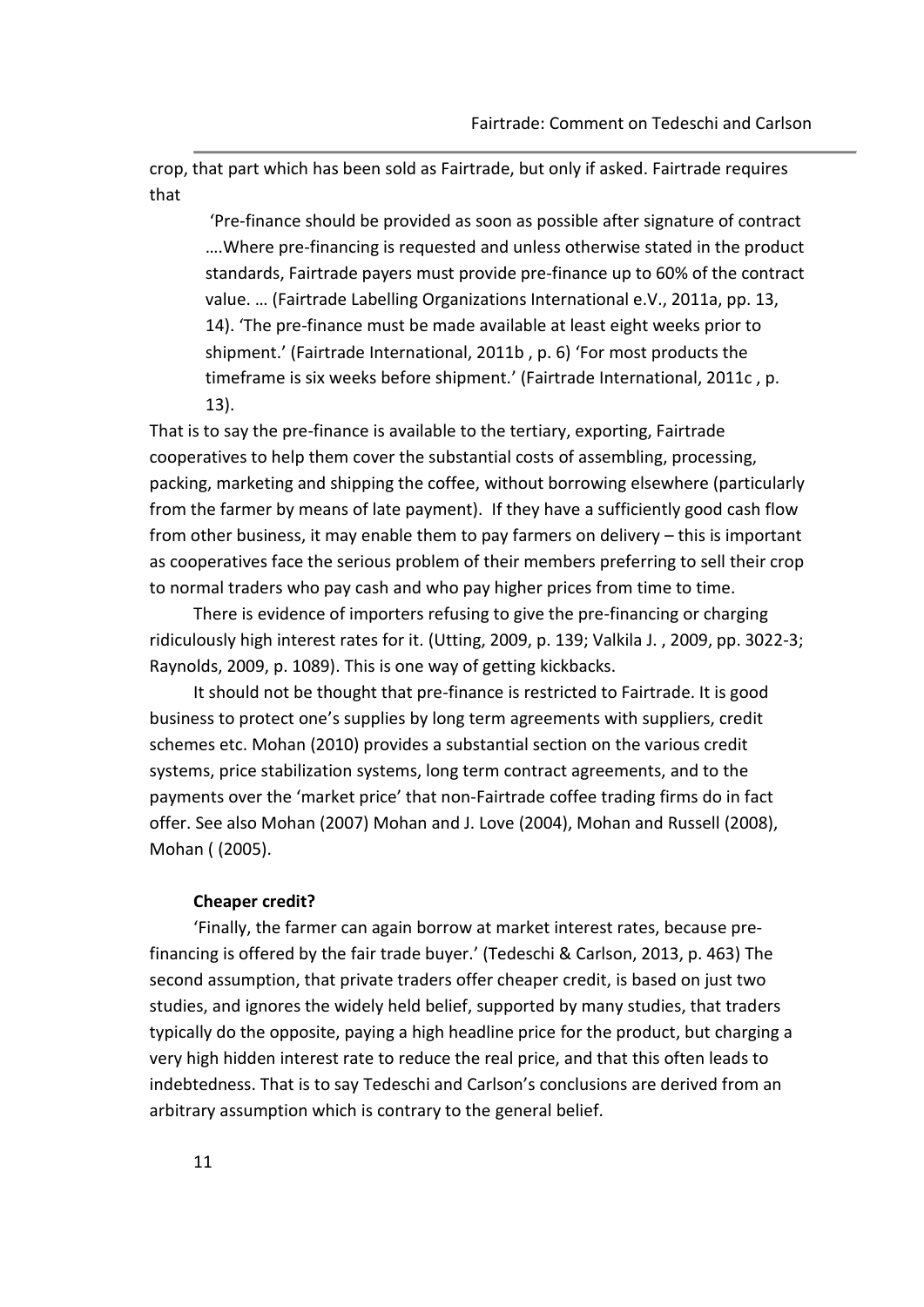There is no evidence to show which belief is correct in this case, and many of the studies in the literature are suspect: it is extremely difficult in practice to calculate the 'real' cost of credit. Farmers are offered a range of price packages. One is that the farmer is paid for the coffee delivered to the processing plant, with payment made in three tranches over the next two years, as the processed product is sold, shipped and, eventually, paid for, allowing for inflation and exchange rate movements, with the farmer not being able to repay credit for a considerable time. Another is that the trader provides credit, inputs, spraying, harvesting labour, packing and transport as well, paying the farmer cash on delivery, with the assurance of a supplementary payment if the world price moves in favour of the exporter. The trader offers a lower headline price, but this translates into a higher net cash income for some farmers. Some farmers are able to get normal government or bank credit, but others can get credit only from traders or moneylenders who know them, and who will impose credit limits and interest rates appropriate to the individual. It is extremely difficult to untangle the different price packages to determine the real interest rate, and the real interest rate will vary enormously between farmers – for example the price package best for a farmer with half a dozen trees is not the best for a farmer with 70 acres of coffee as is sometimes the case with Fairtrade (Weber J. G., 2011).

The complexity of the price packages on offer means that it is unlikely that the nominal price of credit has much impact on the use of credit: farmers are all too well aware that a convenient credit deal can lead into chronic indebtedness. The optimum choice for an individual farmer depends on the whole price package on offer; for example farmers may be better off with expensive credit and payment on delivery than with cheaper credit and payment six months or a year after delivery. There are credit limits for all farmers, and many can only get money from a trader who knows them personally and believes he can recover his money from their crop. This means that an otherwise unattractive price package may be chosen because it gives the farmer more credit than he could get elsewhere.

### **Fairtrade credit assumptions**

The assumptions do not square with the observed facts. The Fairtrade importers should provide the exporting cooperative with short-term marketing credit, not seasonal input credit for the farm. This marketing credit is limited to that small part of their turnover that is sold at the full Fairtrade price. In practice many importers do not provide this credit. Many non-Fairtrade importers do provide similar support in an effort to secure their supplies. Tedeschi and Carlson produce no evidence that Fairtrade farmers get a better deal than non-Fairtrade farmers as a result, and I know of none in the literature. Tedeschi and Carlson produce no evidence that importers change their normal practices when they join Fairtrade, and I know of none in the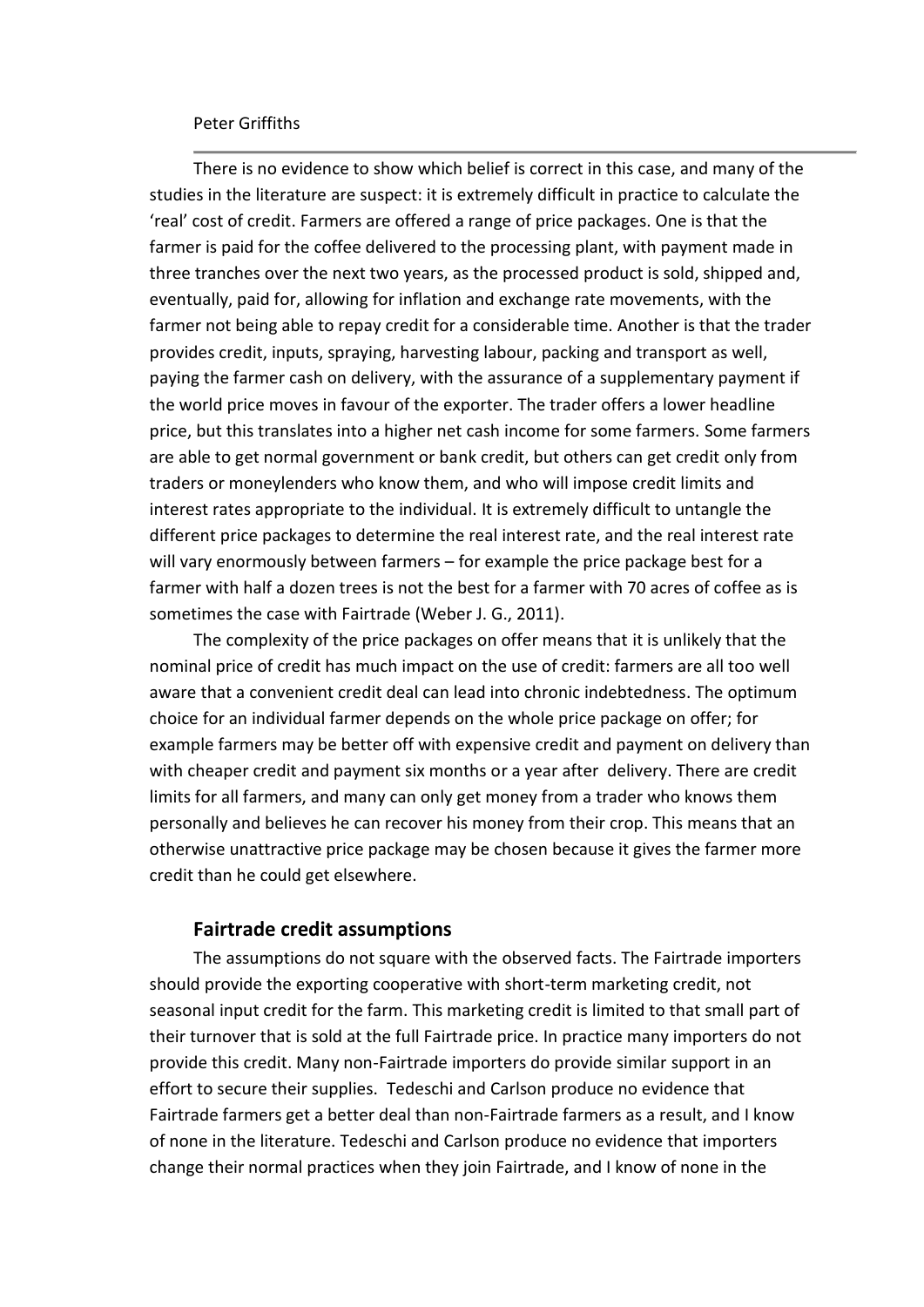literature.

## **COST OF PRODUCTION**

The cost of production of any family farm is always a tricky concept, and that of a subsistence or peasant farm, using family labour and growing food for own consumption (which usually means very different selling and buying prices for food crops) is difficult to conceive of. If we once have a conception of the cost of production, it is then necessary to get some data.

Measuring the labour input – hours worked by each person - is extraordinarily difficult, and we can expect the input to vary enormously from farm to farm. And Fairtrade coffee farms vary from those with half a dozen trees to ones with more than 70 acres of coffee (Weber J. G., 2011), with much greater variation for other farmers.

Observing the hours input of the different members of the family, and the alternative use of the labour for even a single farm would be prohibitively expensive.

The cost of labour will vary from farm to farm, from crop to crop, depending on the opportunity cost, which in turn depends on which family member we are talking of and the alternative crops on that farm, and the time of the year. Calculating the physical marginal product of each worker in each task, including the alternatives, would be impossible. Calculating the opportunity cost in each task is necessary to cost the labour. The cost of employing labour and village level labour exchanges would also have to be taken into account, as would off-farm employment by members of the farm families. The price of labour is not the same when buying and when selling labour. And these farmers are not obliged by Fairtrade to pay minimum wages.

### **Calculating Revenue**

The first priority for a family farm is survival, and food crops are important for small farms. Risk is an important cost. The expected selling price and the purchase price for food crops are very different. All prices have an element of risk. Optimizing production requires knowledge of the effective price, which has to be disentangled from a complex price package – two farmers reporting the same headline price may get very different effective farm gate prices. And these prices are needed to calculate opportunity costs. Food crops provide that complex satisfaction of food security, and reduced risk, which is not measurable in money terms. The buying and selling prices of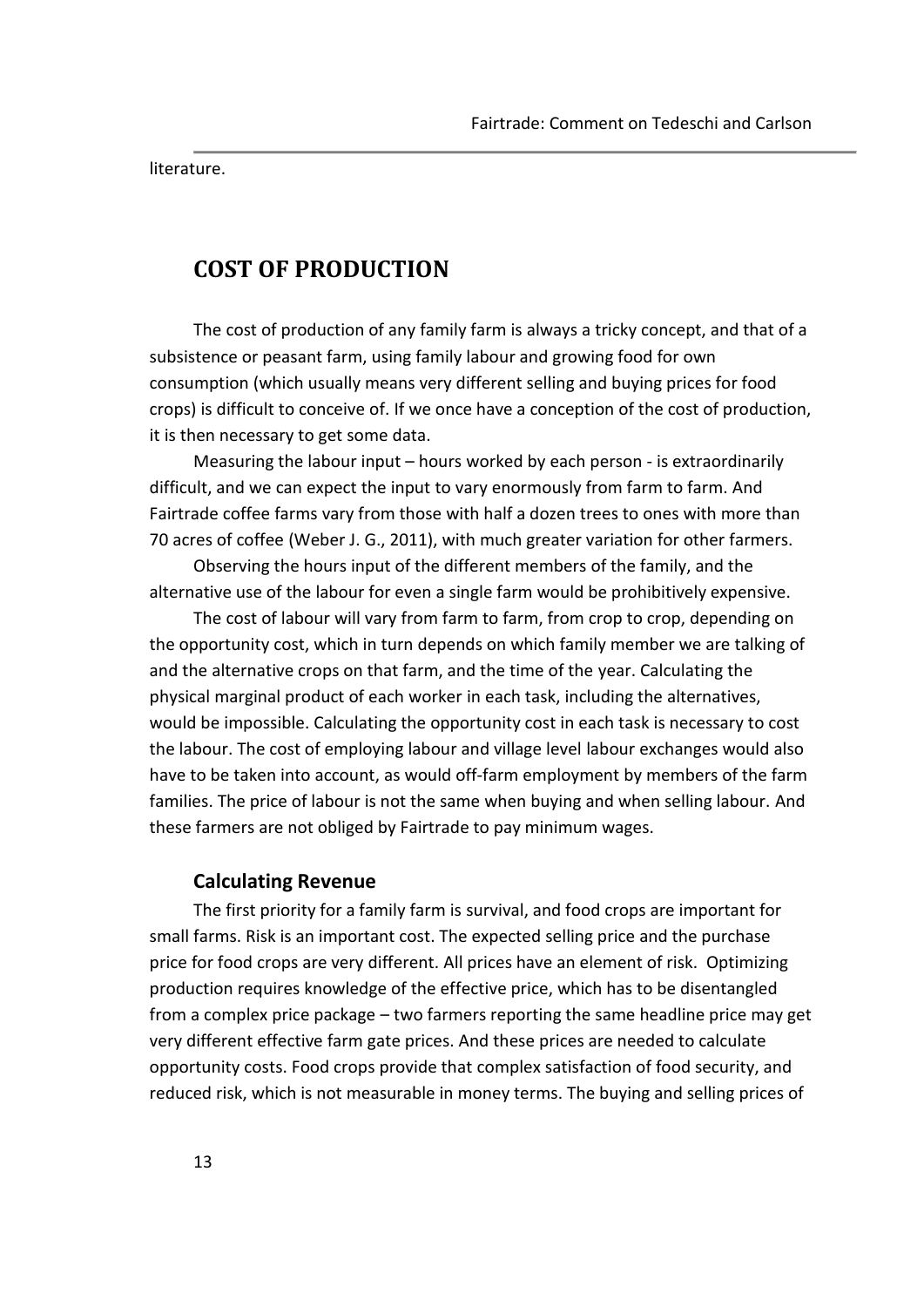food are not the same, especially if one is comparing the selling price in a high yielding year with the buying price in a short crop year. Some of the crops are annuals, others, like coffee, may be in the ground for decades.

As has been shown above, Fairtrade assumes that any residue from the price premium will be spent on community development projects. The benefit that any one farmer gets from these is not influenced by his or her level or quality of output. They cannot, therefore be included in a single crop production function.

These issues, commonly accepted, are not tackled by Tedeschi and Carlson, and we have instead broad assumptions, based on single studies which may not tackle these problems, extrapolated to all of fair trade.

### **Credit to the farm**

It is common for subsistence and peasant farmers to be able to borrow money only on those cash crops where a small number of outlets or control of the processing system makes it relatively easy to collect the money, and relatively difficult for the farmer to evade repayments by selling outside the system, crops like coffee, cocoa, tobacco and cotton for instance. Once the farmers have the credit (whether in cash or in kind), they will use it where they get the highest payoff, so the first fertilizer may go to ensuring that they have enough food for survival, the next may go on high profit vegetables for sale, and so on, so none of the credit need be spent on the coffee which provides security for the loan.

This invalidates the use of credit in a single-crop production function.

## **Extra cost of producing Fairtrade**

Farmers incur extra costs in producing to Fairtrade criteria, for example not using child labour, observing restrictions on pesticides, herbicides, genetically modified products etc. (Fairtrade Labelling Organizations International e.V., 2011a) (Fairtrade International, 2011b ). These also impose extra labour costs. Farmers incur the costs not just on the small proportion of coffee that is eventually sold as Fairtrade, but on all coffee and all other products.

This implies farmers incurring higher costs and receiving lower prices as a result of Fairtrade membership, which is implicitly assumed away by Tedeschi and Carlson,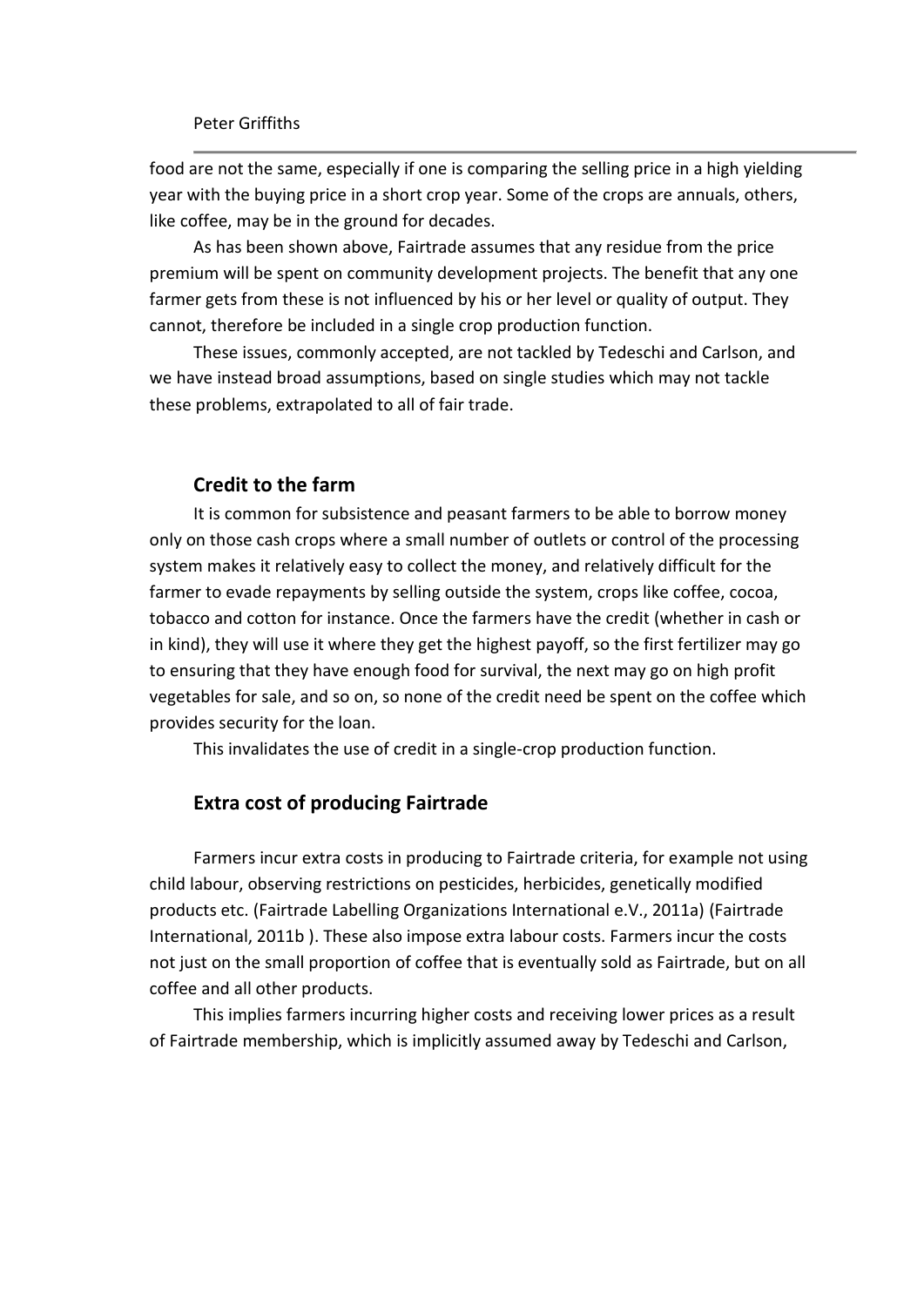## **OTHER FARMERS AND IMPACT**

Tedeschi and Carlson do not deal with the ways Fairtrade may harm non-Fairtrade farmers (as discussed by Griffiths (2012)), but they do claim, without evidence, that the introduction of Fairtrade increases the prices paid to non-Fairtrade farmers.

## **CONCLUSION**

It has been shown that the assumptions of Tedeschi and Carlson bear no relation to what Fairtrade International describes or to the papers they cite. Nor to they bear any relation to anything I have found in the literature. They are not the simplifying assumptions we have to make in building models of real markets; they are false. Any conclusions produced from modelling them are, therefore, artefacts of the assumptions made, and do not apply to any real situation.

In addition, each assumption produces a range of implicit assumptions throughout the system – the assumption of a monopolist/monopsonist trader, for example means assuming a complete change in the market structure and all trading relationships. The fact that major false assumptions are made on all aspects of the system, makes it inevitable that some of the assumptions will clash. And any model with clashing, contradictory, assumptions is necessarily logically incorrect.

There have been a lot of criticisms of Fairtrade, that it does not help Fairtrade farmers, but harms non-Fairtrade farmers, for instance. It has been claimed that it increases death and destitution. It is certainly appropriate to test these criticisms with hard fact and hard theory, but we have neither here.

## **Bibliography**

Arnot, C., Boxall, P., & Cash, S. (2006). Do ethical consumers care about price? A revealed preference analysis of Fair Trade coffee purchases. *Canadian Journal of Agricultural Economics* , 54: 555-565.

Bacon, C. (2005). Confronting the Coffee Crisis: Can Fair Trade, Organic, and Specialty Coffees Reduce Small-Scale Farmer Vulnerability in Northern Nicaragua?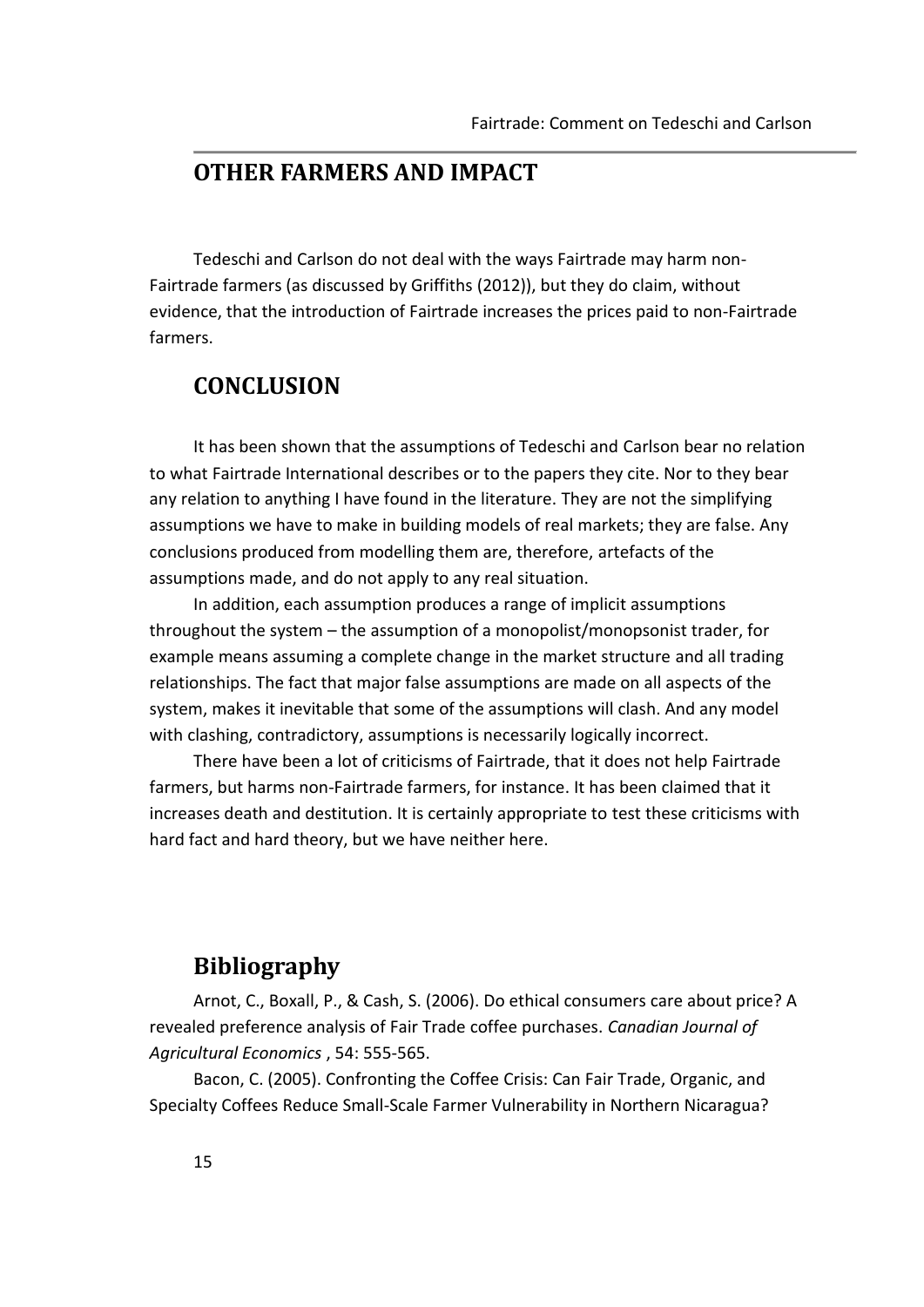*World Development* , 33(3), 497–511.

Ballet, J., & Carimentrand, A. (2010). Fair Trade and the Depersonalization of Ethics. *Journal of Business Ethics* , 92:317–330.

Berndt, C. E. (2007). *Is Fair Trade in coffee production fair and useful? Evidence from Costa Rica and Guatemala and implications for policy.* Washington DC.: Mercatus 65 Policy Series, Policy Comment 11, Mercatus Centre, George Mason University:.

Bowbrick, P. (1988). Are price reporting systems of any use? *British Food Journal* , 90(2) 65-69 March/April. .

de Janvry, A., McIntosh, C., & Sadoulet, E. (2010). *Fair Trade and Free Entry:The Dissipation of Producer Benefits in a Disequilibrium Market.* Retrieved December 24, 2012, from http://are.berkeley.edu/~alain/workingpapers.html

Fairtrade International. (2011a). *Explanatory Document for the Fairtrade Standard for Small Producer Organizations.* Retrieved 1 15, 2013, from http://www.fairtrade.net/fileadmin/user\_upload/content/2009/standards/documents /2012-10-01\_EN\_SPO\_Explan\_Doc\_2\_.pdf

Fairtrade International. (2011c ). *Explanatory Document for the Fairtrade Trade Standard.* Retrieved 1 15, 2013, from

http://www.fairtrade.net/fileadmin/user\_upload/content/2011-12-

29 Explan Doc GTS EN.pdf

Fairtrade International. (2011b ). *Fairtrade Standard for Coffee for Small Producer Organizations version: 01.04.2011.* Retrieved 1 15, 2013, from

http://www.fairtrade.net/fileadmin/user\_upload/content/2009/standards/documents /2012-04-01\_EN\_SPO\_Coffee.pdf

Fairtrade Labelling Organizations International. (2010). *Annual Report 2009-2010.* Retrieved May 27, 2011, from

http://www.fairtrade.net/fileadmin/user\_upload/content/2009/resources/FLO\_Annua l-Report-2009 komplett double web.pdf

Fairtrade Labelling Organizations International e.V. (2011b). *Fairtrade Standard for Small Producer Organizations, version: 01.05.2011 v1.1.* Retrieved 1 15, 2013, from http://www.fairtrade.net/fileadmin/user\_upload/content/2009/standards/documents /2012-07-11\_SPO\_EN.pdf

Fairtrade Labelling Organizations International e.V. (2011a). *Generic Fairtrade Trade Standard.* Retrieved 1 15, 2013, from

http://www.fairtrade.net/fileadmin/user\_upload/content/2009/standards/documents /2012-04-02\_GTS\_EN.pdf

Fairtrade Labelling Organizations International e.V. (2011a). *Generic Fairtrade Trade Standard.* Retrieved 1 15, 2013, from

http://www.fairtrade.net/fileadmin/user\_upload/content/2009/standards/documents /2012-04-02\_GTS\_EN.pdf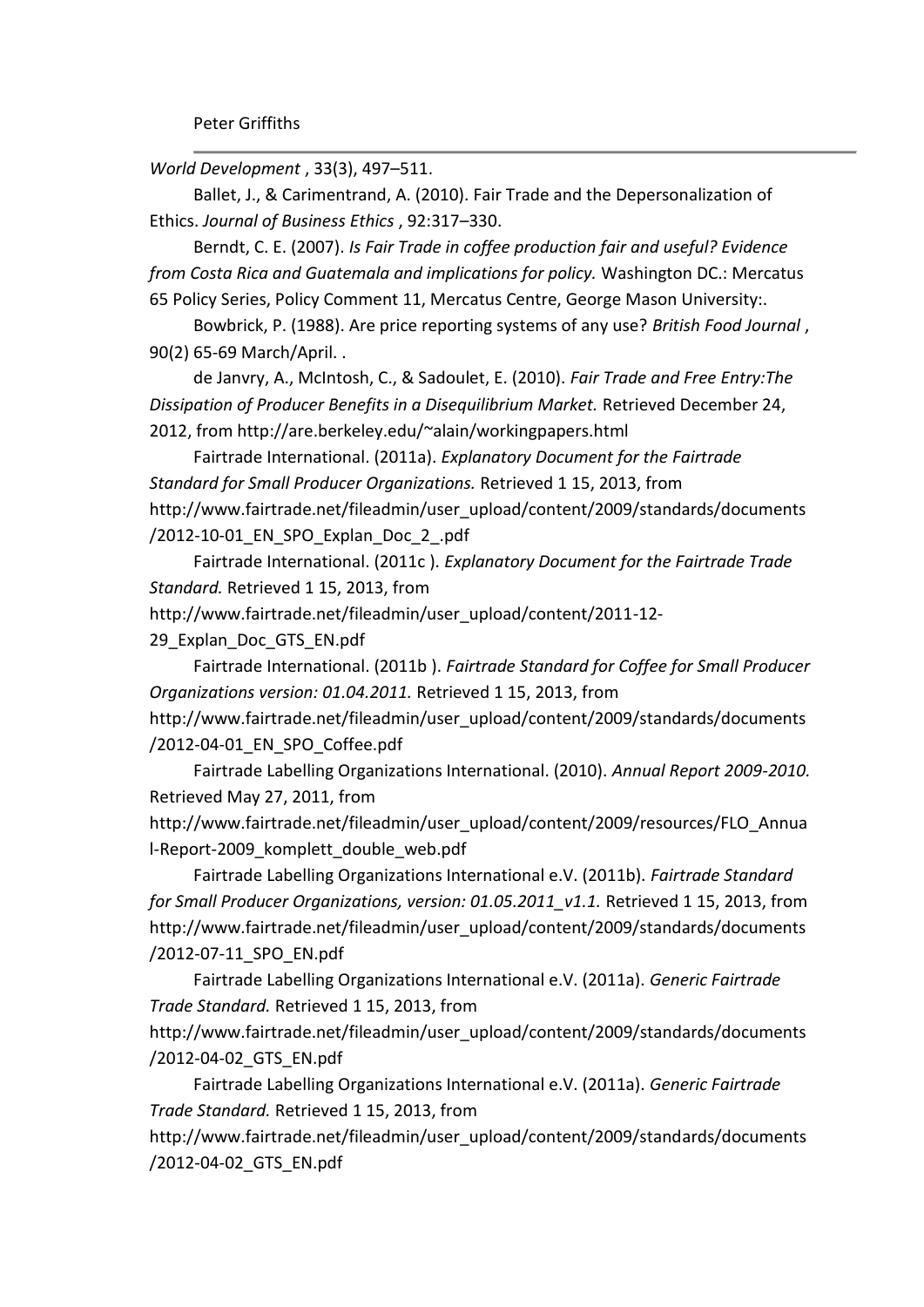FLO-CERT Gmbh. (2011). *Fee System Small Producer Organization - Explanatory Document.* Retrieved January 3, 2013, from http://www.flo-cert.net: http://www.flocert.net/flo-cert/35.html

Griffiths, P. (2012). Ethical Objections to Fairtrade. *Journal of Business Ethics* , 105 (3) 357-373.

Harford, T. (2005). *The Undercover Economist, .* Oxford: Oxford University Press. Jacquiau, C. ( 2006 ). *Les Coulisees du Commerce Équitable.* Paris: Mille et Une Nuits.

Jones, S., & Bayley, B. (2000). *Fair Trade: Overview, Impact, Challenges Study to Inform DFID's Support to Fair Trade.* Oxford: Oxford Policy Management,.

Kilian, B., Jones, C., Pratt, L., & Villalobos, A. (2006). Is Sustainable Agriculture a Viable Strategy to Improve Farm Income in Central America? A Case Study on Coffee'. *Journal of Business Research* , 59(3), 322–330.

Mendoza, R. N.-U. (2002). *La paradoja del café, el gran negocio mundial y la peor crisis campesina.* Managua,: Nitlapán-Universidad Centroamericana, Oxfam UK, CAFOD and Christian Aid. Cited in Mendoza, R., & Bastiaensen, J. (2003).

Mendoza, R., & J. Bastiaensen, J. (2003). Fair Trade and the Coffee Crisis in the Nicaraguan Segovias. *Small Enterprise Development* , 14(2), 36–46.

Mohan, S. (2010). *Fair Trade Without the Froth - a dispassionate economic analysis of 'Fair Trade'.* London: Institute of Economic Affairs .

Mohan, S. (2007). Market based price-risk management for coffee producers. *Development Policy Review,* , 25(3): 333–54.

Mohan, S. (2005). *Market-based price-risk management by commodity producers in developing countries: the case of coffee.* Glasgow: Doctoral dissertation, University of Strathclyde.

Mohan, S., & Love, J. (2004). Coffee futures: role in reducing coffee producers price risk. *Journal of International Development* , 16(7): 983–1002.

Mohan, S., & Russell, B. (2008). *Modelling thirty five years of coffee prices in Brazil, Guatemala and India.* Dundee: Discussion Papers 221, Economic Studies, University of Dundee.

Nicholls, A., & Opal, C. (2005). *Fair Trade: Market-driven ethical consumption.* London: Sage Publications.

Niemi, N. (2009). *The price elasticity of demand of Fairtrade coffee.* Helsinki: Helsinki School of Economics Master's thesis.

Potts, N. J. (2004). *Fairness with your coffee?* Retrieved Oct 5, 2013, from Ludwig von Mises Institute: http://www.mises.org

Raynolds, L. T. (2009). Mainstreaming Fair Trade Coffee: from Partnership to